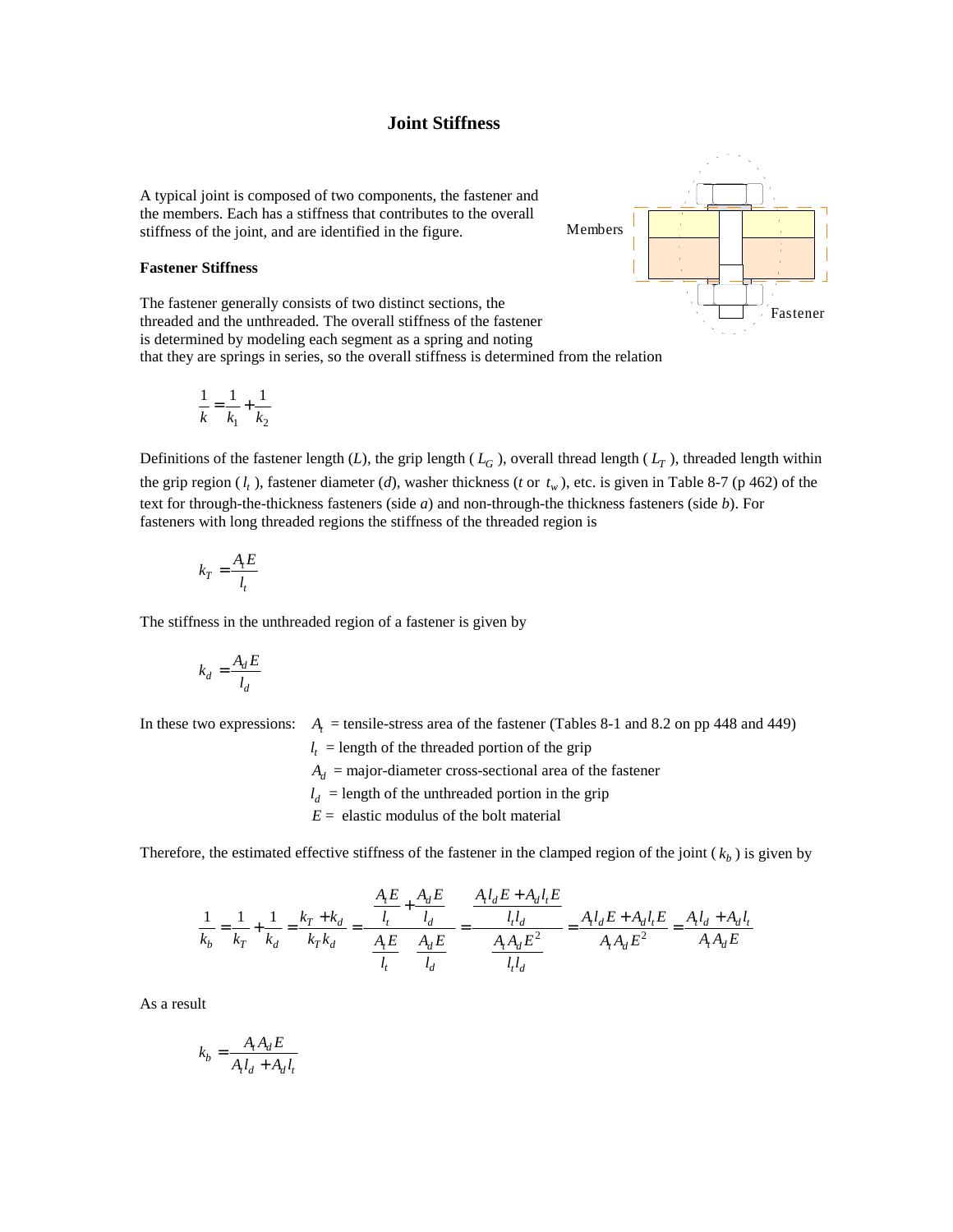## **Member Stiffness**

The stiffness of the member is determined by considering the effective spring rate of each component of the member. For joints with multiple members, this accomplished by considering a number of springs in series. For a joint consisting of *n* members we have

$$
\frac{1}{k_m} = \frac{1}{k_1} + \frac{1}{k_2} + \dots + \frac{1}{k_n}
$$

The general expression for the stiffness of a frustrum is given by

$$
k = \frac{\pi Ed \tan \alpha}{\ln \frac{(2t \tan \alpha + D - d)(D + d)}{(2t \tan \alpha + D + d)(D - d)}}
$$

It is generally accepted that  $\alpha = 30^{\circ}$  should be used for most cases. As a result

$$
k = \frac{0.577 \pi Ed}{\ln \frac{(1.15t + D - d)(D + d)}{(1.15t + D + d)(D - d)}}
$$



This equation is solved for each frustrum in a joint and the results are combined in order to define the member

stiffness  $k_m$ . For example, assume a joint with two members. The total thickness of the joint is  $h = t_1 + t_2$ . In order to identify the number of frustra in the joint;

- 1. Locate the mid-plane of the joint at  $h/2$ .
- 2. Construct two equilateral triangles, one above the mid-plane and one blow the mid-plane.
- 3. The washer diameter is generally taken as a reference point of the top and bottom surfaces of the joint from which construction of the triangles is begun. A general rule of thumb is that the washer diameter is 1.5 times the bolt diameter  $d_w = 1.5d$ .

4. Count the number of frustra that exist. In the case

1 *t*  $t<sub>2</sub>$  $h = t$ *h*/2 washer 1 2 frustra 1 frustra 2 frustra 3 <sup>o</sup> 60 <sup>o</sup> 60 <sup>o</sup> 60 <sup>o</sup> 60

shown to the right, there are three. Frustra 1 is above the mid-plane, frustra 3 is below the mid-plane, and frustra 2 is the region where the two equilateral triangles overlap. The dimensions from each of these regions is used to define the stiffness of the individual frustra, and subsequently the stiffness of the joint.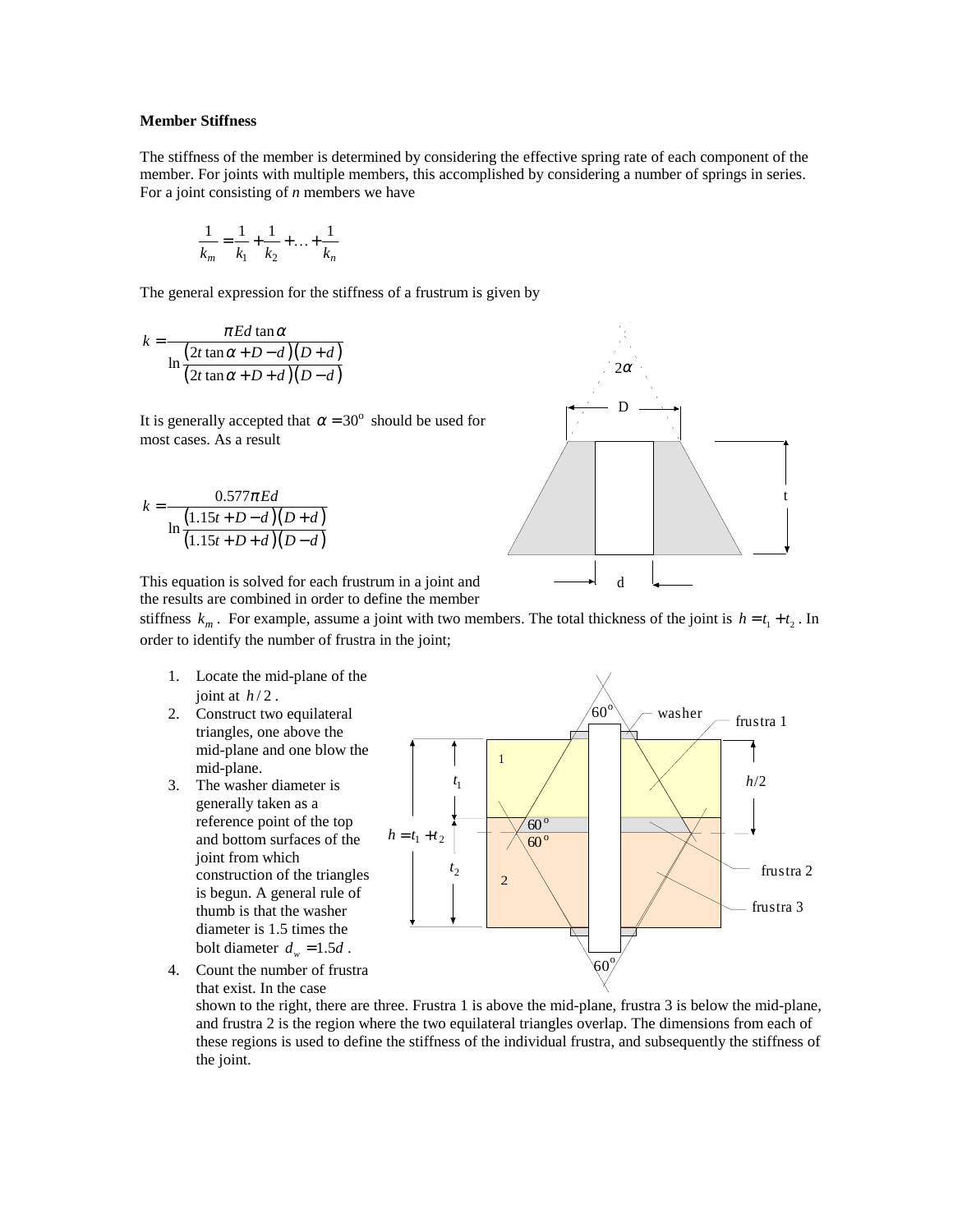For the upper frustra (frustra 1) the stiffness is defined from the relation

$$
k_1 = \frac{0.577 \pi Ed}{\ln \frac{(1.15t + D - d)(D + d)}{(1.15t + D + d)(D - d)}}
$$

where  $D$  is the diameter at the top of the frustra ( $D = d_w = 1.5d$ ), *d* is the bolt diameter and *t* is the thickness of the upper frustra ( $t = t_1$ ). Using these diameters and thickness, and noting that the elastic modulus for frustra 1 is  $E = E_1$ 

$$
k_1 = \frac{0.577\pi E_1 d}{\ln\left(\frac{1.15t_1 + d_w - d}{1.15t_1 + d_w + d}\right)\left(d_w + d\right)} = \frac{0.577\pi E_1 d}{\ln\left(\frac{1.15t_1 + 0.5d}{1.15t_1 + 2.5d}\right)\left(2.5d\right)}
$$



We note that the diameter  $D_1$  shown in the figure is  $D_1 = 2t_1 \tan 30^\circ + d_w = 1.15t_1 + 1.5d$ . This is used as *D* in the computation of the stiffness for the middle frustra (frustra 2). The thickness of the middle frustra is  $t = (t_2 - t_1)/2$ . For the middle frustra we use  $E = E_2$ , so the stiffness of the middle frustra is given by

$$
k_2 = \frac{0.577\pi E_2 d}{\ln\left(\frac{1.15[(t_2 - t_1)/2]+D_1 - d}{(1.15[(t_2 - t_1)/2]+D_1 + d)(D_1 - d)}\right)} \qquad \qquad \underbrace{\qquad \qquad }_{1}
$$

Using  $D_1 = 1.15t_1 + 1.5d$  results in

$$
k_2 = \frac{0.577\pi E_2 d}{\ln\left(\frac{0.575(t_2 - t_1) + 1.15t_1 + 1.5d - d}{(0.575(t_2 - t_1) + 1.15t_1 + 1.5d + d)}\right)} = \frac{0.577\pi E_2 d}{\ln\left(\frac{0.575(t_2 + t_1) + 0.5d}{(0.575(t_2 - t_1) + 2.5d)}\right)}
$$

The lower frustra (frustra 3) is handled in a similar manner, so that

$$
k_3 = \frac{0.577 \pi Ed}{\ln \frac{(1.15t + D - d)(D + d)}{(1.15t + D + d)(D - d)}}
$$

where *D* is the diameter at the bottom of the frustra ( $D = d_w = 1.5d$ ), *d* is the bolt diameter and *t* is the thickness of the bottom frustra ( $t = (t_1 + t_2)/2$ ). Using these diameters and thickness, and noting that the elastic modulus for frustra 1 is  $E = E_2$ , the stiffness of the bottom frustra is

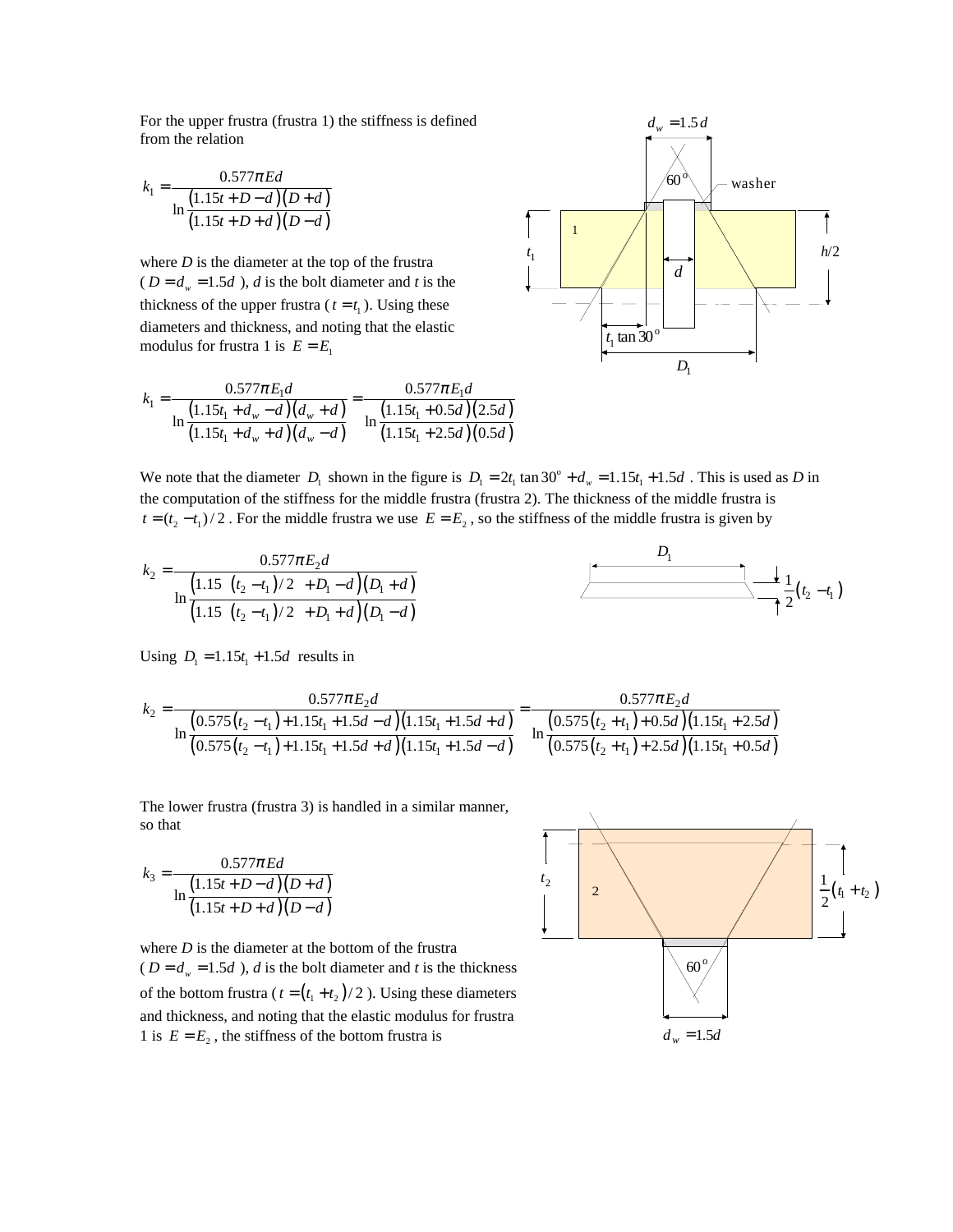$$
k_3 = \frac{0.577\pi E_2 d}{\ln\left(\frac{1.15(t_1+t_2)/2+1.5d-d}{(1.15(t_1+t_2)/2+1.5d+d)}\right)} = \frac{0.577\pi E_2 d}{\ln\left(\frac{0.575(t_1+t_2)+0.5d}{(0.575(t_1+t_2)+2.5d)}\right)(0.5d)}
$$

The bolt stiffness must also be considered. Assuming a through bolt, Table 8-7 gives

$$
k_b = \frac{A_d A_t E}{A_d l_t + A_t l_d}
$$

The stiffness of the member (joint) is therefore

$$
\frac{1}{k_m} = \frac{1}{k_1} + \frac{1}{k_2} + \frac{1}{k_3} + \frac{1}{k_b}
$$

Assuming a 12-mm (0.012 m) diameter ISO class 8.8 bolt, with  $t_1 = 20$  mm  $(=0.02$  m),  $t_2 = 25$  mm  $(=0.025 \text{ m})$ ,  $E_1 = 207 \text{ GPa}$ ,  $E_2 = 113 \text{ GPa}$ , and  $E_b = 207 \text{ GPa}$  we get the following.

Frustra 1:

$$
k_1 = \frac{0.577\pi E_1 d}{\ln\left(\frac{1.15t_1 + 0.5d}{1.15t_1 + 2.5d}\right)\left(2.5d\right)} = \frac{0.577\pi \left(207 \times 10^9\right)\left(0.012\right)}{\ln\left(\frac{1.15(0.020) + 0.5(0.012)}{1.15(0.020) + 2.5(0.012)}\right)\left(2.5(0.012)\right)}
$$
  
\n
$$
k_1 = \frac{4502.7 \times 10^6}{\ln\left(\frac{0.000870}{0.000318}\right)} = 4473.9 \times 10^6 \text{ N/m}
$$

Sililarly

$$
k_2 = \frac{0.577\pi E_2 d}{\ln\left(\frac{0.575(t_2 + t_1) + 0.5d}{(0.575(t_2 + t_1) + 2.5d}\right)(1.15t_1 + 2.5d)}
$$
  
= 
$$
\frac{0.577\pi (113 \times 10^9)(0.012)}{\ln\left(\frac{0.575(0.025 + 0.020) + 0.5(0.012)}{1.5(0.025 + 0.020) + 2.5(0.012)}\right)(1.15(0.020) + 2.5(0.012))} = \frac{2458 \times 10^6}{\ln\left(\frac{0.0016894}{0.0016202}} = 58770 \times 10^6 \text{ N/m}
$$

For the third frustra we have

$$
k_3 = \frac{0.577\pi E_2 d}{\ln\left(\frac{0.575(t_1 + t_2) + 0.5d}{(0.575(t_1 + t_2) + 2.5d)(0.5d)}\right)} = \frac{0.577\pi (113 \times 10^9)(0.012)}{\ln\left(\frac{0.575(0.025 + 0.020) + 0.5(0.012)}{(0.575(0.025 + 0.020) + 2.5(0.012))(0.5(0.012))}\right)}
$$
  
= 
$$
\frac{2458 \times 10^6}{\ln\left(\frac{0.0009563}{0.0003353}\right)} = 2344.8 \times 10^6 \text{ N/m}
$$